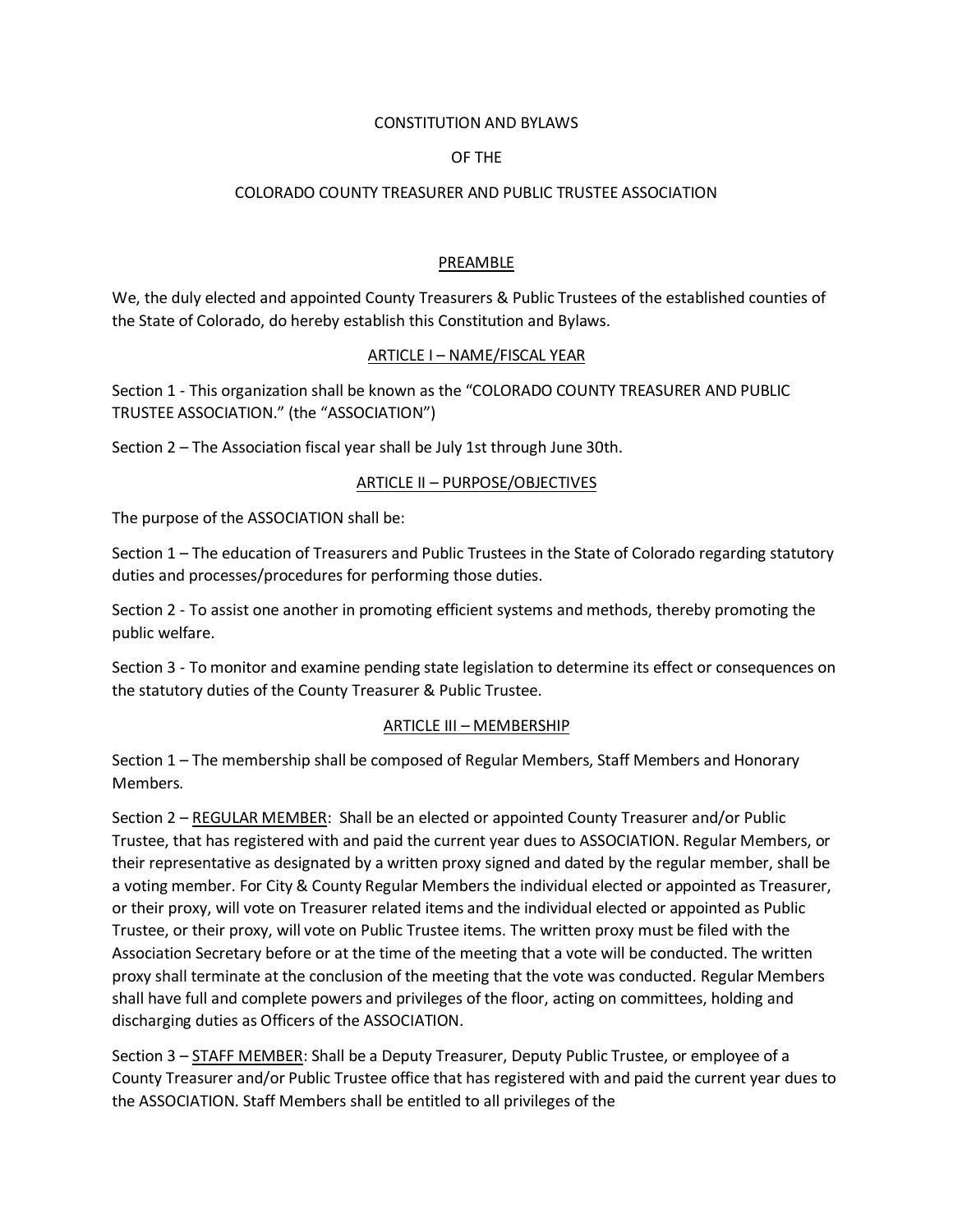ASSOCIATION except the right to vote or become an officer of the ASSOCIATION. (However, upon appointment by the President, any Staff Member may serve on any committee as a non- voting advisory member.)

Section 4 – Honorary Member: Former Regular Members that are no longer in office.

## ARTICLE IV – OFFICERS AND BOARD OF DIRECTORS

Section 1 – The officers of the ASSOCIATION shall be Regular Members of the ASSOCIATION consisting of a President, First Vice-President, Second Vice-President, Secretary, and Treasurer. Such officers shall be elected by the Regular Members at an Annual General Meeting of the Association.

Section 2- There shall be a Board of Directors of the ASSOCIATION consisting of the President, First Vice-President, Second Vice-President, Secretary, Treasurer, Immediate Past President and two additional members elected at-large by the Regular Membership at any Annual General Meeting, whose duties will be to direct the affairs of the ASSOCIATION as provided by the Constitution and Bylaws. The President will act as Chairperson of the Board, and will preside at all Board meetings. A majority of the Directors shall constitute a quorum for the transaction of any Board of Director business.

Section 3 – A vacancy in the Board of Directors, however occurring, may be filled by the Board of

Directors for the unexpired portion of the vacant Director's term.

## ARTICLE V – DUES, FEES AND DISBURSEMENTS

Section 1 – Annual Dues may be determined by the Board of Directors subject to a vote of the Regular membership at any Annual General Meetings of the ASSOCIATION.

Section 2 – A Registration fee schedule for any Annual General Meeting may be determined by the Board of Directors.

Section 3 –An annual budget shall be authorized, in both amount and nature, by the Board of Directors and/or the Regular Membership present at any Annual General Meeting. Upon approval by the Board of Directors, the Treasurer shall pay any disbursements not previously authorized during the Annual General Meeting.,

Section 4 – There shall be an annual financial review of the books, accounts and bank balances of the ASSOCIATION by the Board of Directors. Such financial review will be accomplished in time to present a timely report to the membership at the Annual Business meeting.

## ARTICLE VI – ELECTION

Section 1 – The elected Board of Directors shall assume office upon election at the last regular session of any Annual General Meeting at which elections are held.

Section 2 – The tenure of offices, except Secretary and Treasurer, shall be limited to a one-year term, and all elected or appointed officers shall subscribe to the following oath: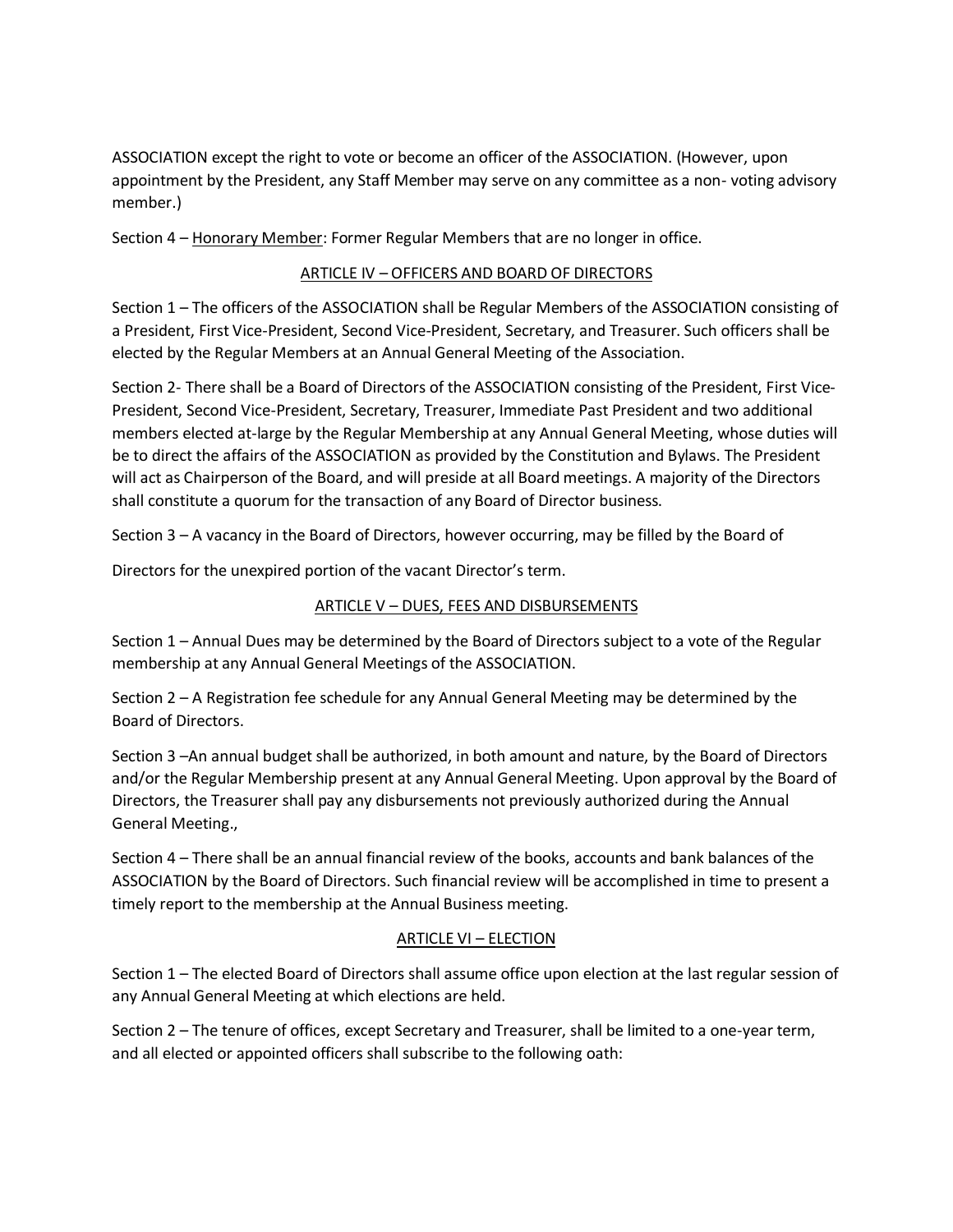"I do solemnly swear to uphold and support the Constitution of the United States of America and the Colorado State Constitution and subscribe to and be governed by the Constitution and Bylaws of the Colorado County Treasurer and Public Trustee Association as an officer or governing board member and to faithfully perform my duties to the best of my ability. So help me God."

# ARTICLE VII – DUTIES OF OFFICERS

Section 1 – It shall be the duty of the President to preside at all ASSOCIATION business meetings and Board of Directors' meetings, to appoint committees and perform any other acts stipulated in the Constitution and Bylaws. The President may conduct Board of Director meetings via in- person, telephone or email. Board of Director votes may be cast via in-person, telephone or email

Section 2 – It shall be the duty of the First Vice-President to perform the duties of the President in the event of absence or inability of the President to perform; or in case of death or removal from office of the President, the First Vice-President shall become the President.

Section 3 – It shall be the duty of the Second Vice-President to work with and assist the President and to perform such other duties as the Board of Directors may assign.

Section 4 – It shall be the duty of the Secretary to record minutes of all ASSOCIATION Board of Directors' meetings and all Association business meetings and to safely keep all books and papers of the ASSOCIATION. The Secretary will also administer a Roll Call at the beginning of all Association business meetings to establish if a quorum exists.

Section 5 – It shall be the duty of the Treasurer to have available and provide all books and records required by the Board of Directors when so requested. The Treasurer shall keep an accurate record of all paid memberships, safely deposit all ASSOCIATION funds into a checking account, invest such funds in an approved bank, as may be directed and approved by the Board of Directors. The Treasurer shall pay all bills authorized by the approval of the annual budget. Upon approval by the Board of Directors the Treasurer shall pay any bill that was not previously approved during the Annual General meeting.

# ARTICLE VIII – MEETINGS

Section 1 – The ASSOCIATION will hold at least one Annual General Meeting and at least one Business Meeting per year.

Section 2 – If deemed necessary by the Board of Directors, additional meetings of the ASSOCIATION may be called at times other than the Annual General Meeting. The Board of Directors must notify Regular Members of the Association, in writing, or by email, at least ten or more days prior to the meeting date.

Section 3 – The President may call meetings of the Board of Directors at such times and places as deemed necessary to promote the welfare of the General membership.

Section 4 – Conference, Seminar & Division education class sessions are open to individuals that paid the registration fee for the event.

# ARTICLE IX -- COMMITTEES

Section 1 – The President, upon assumption of office, shall appoint committees as deemed necessary for operation of the Association. Appointed committees shall make the necessary